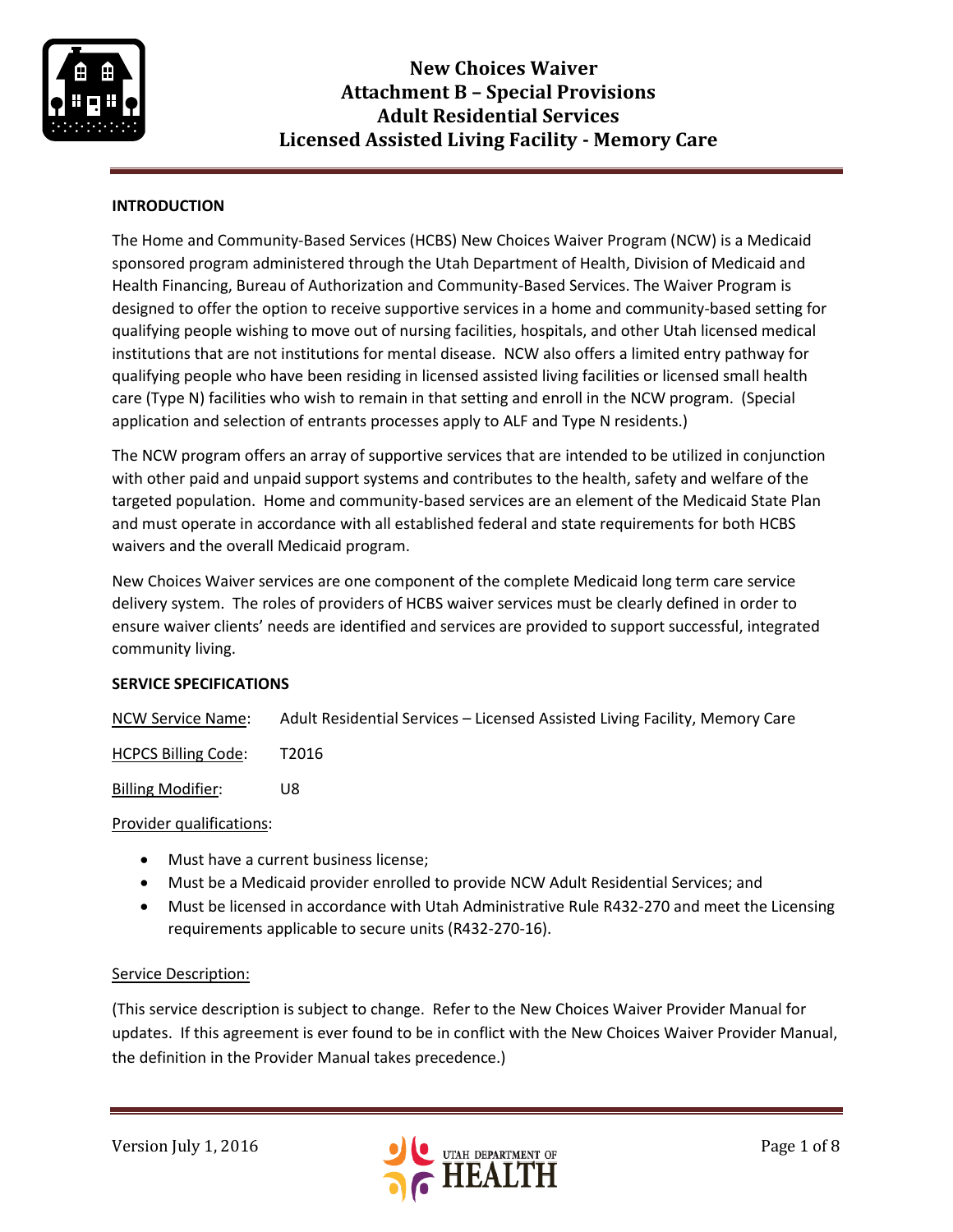

## **New Choices Waiver Attachment B – Special Provisions Adult Residential Services Licensed Assisted Living Facility - Memory Care**

Adult Residential Services – Memory Care is a package of supportive services that is available to New Choices Waiver clients who reside in licensed and NCW approved assisted living facilities that also meet the requirements applicable to secure units. The specific services from the Adult Residential Services – Memory Care service package that are provided to each individual waiver client are based on the assessed needs of that individual and are expected to meet scheduled and unpredictable client needs and to provide supervision, safety and security in conjunction with residing in a homelike, noninstitutional setting. The designated waiver case management agency assigned to each waiver client is responsible to assess client needs and to coordinate care with all service providers including Adult Residential Services – Memory Care providers.

Adult Residential Services (T2016) reimburses a daily rate which covers the amount, duration and frequency of services identified to be needed for each individual waiver client. The amount, duration and frequency assessed to be needed varies from client to client but the same daily rate is paid regardless of the intensity of services provided to each NCW client actively receiving services on a particular day.

The T2016 Adult Residential Service package includes any combination of the following services at the amount, duration and frequency assessed to be needed and identified in the approved service authorization:

- Personal care, assistance with activities of daily living;
- Memory care services;
- Preparation of three meals per day;
- General housekeeping services including personal laundry, laundering bed linens, washing dishes, mopping floors, vacuuming carpeted areas, dusting surfaces, making beds, cleaning of bathroom fixtures, trash removal and other general cleaning activities;
- General monitoring and emergency response capability twenty-four hours a day, seven days a week. Providers must have staff on site that are reachable at all times and must be able to respond quickly in the case of emergency including evacuation from the building if necessary.
- Social and recreational activities to enhance quality of life;
- Chore services;
- Medication assistance and oversight; and
- Nursing/skilled therapy services that are incidental rather than integral to the provision of Adult Residential Services – Memory Care.

This service does not cover 24-hour skilled care or supervision, room and board, items of comfort or convenience, or the costs of facility maintenance, upkeep and improvement.

### General Requirements:

By signing this attachment, provider agrees to additional terms and conditions as outlined below:

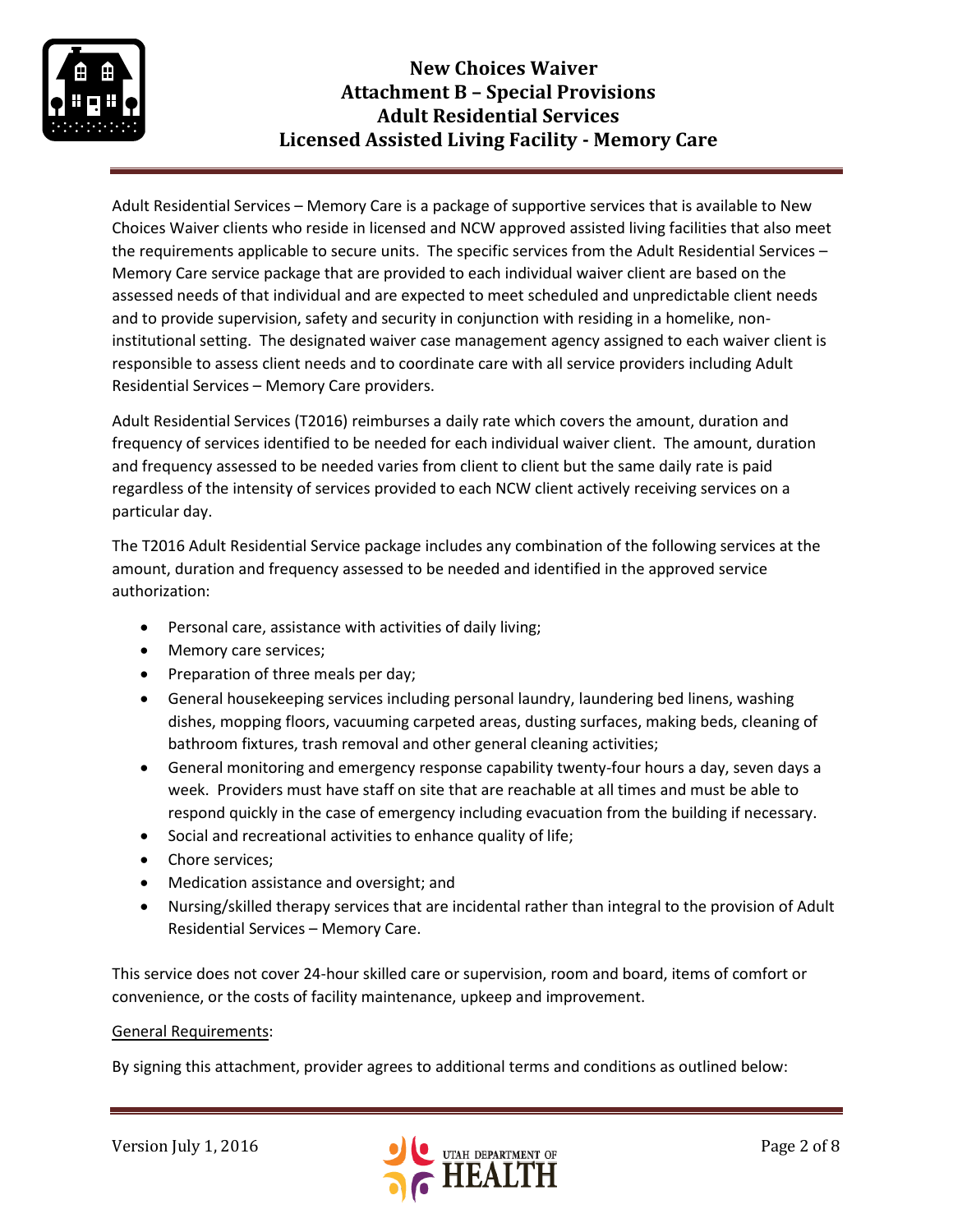

- A. Provider will report any negative or critical incident or incidents likely to receive media or legislative scrutiny involving a NCW client to the client's case management agency or to the New Choices Waiver program office immediately. This includes but is not limited to medication errors, falls, injuries, missing persons, abuse, neglect, exploitation, unexpected hospitalizations, unexpected deaths, Adult Protective Services (APS) or law enforcement involvement, and other similar incidents that raise concern for client safety. As required by law, provider will also report any suspected or actual incidences of abuse, neglect or exploitation to APS or to local law enforcement.
- B. Provider will accept the NCW Medicaid rate as payment in full, and the provider shall not bill the client nor their families an additional fee for services rendered.
- C. Provider will interact with each NCW client's designated case management agency and participate in the person-centered care planning process when requested by the client or their representative.
- D. Provider will review Service Authorization Forms received from waiver case management agencies and will return a signed copy to the case management agency. Service authorizations indicate the amount, duration and frequency of services that are authorized based on the assessment of each client's needs and are subject to approval by the State Medicaid Agency. The authorized HCPCS, number of units, frequency and duration will appear in the service authorization and providers shall not render services to waiver clients until a service authorization has been received and properly executed by both the designated waiver case management agency representative and the provider. Service authorizations are valid for a maximum of one year even if the "end date" on the form is left blank. Claims paid for waiver services for dates of service outside of the date span listed in the service authorization will be recovered. Claims paid for waiver services that exceed the number of units or frequency than was authorized in the service authorization will be recovered. Claims paid for HCPCS codes that were not authorized in the service authorization will be recovered.
- E. Service authorizations are not a guarantee of payment.
- F. Service authorizations are automatically nullified immediately upon any of the following events taking place:
	- The NCW client elects to change to a different NCW provider
	- The NCW client elects to altogether discontinue receiving the services that the provider offers
	- The NCW client loses Medicaid eligibility
	- The NCW client is disenrolled from the NCW program for any other reason

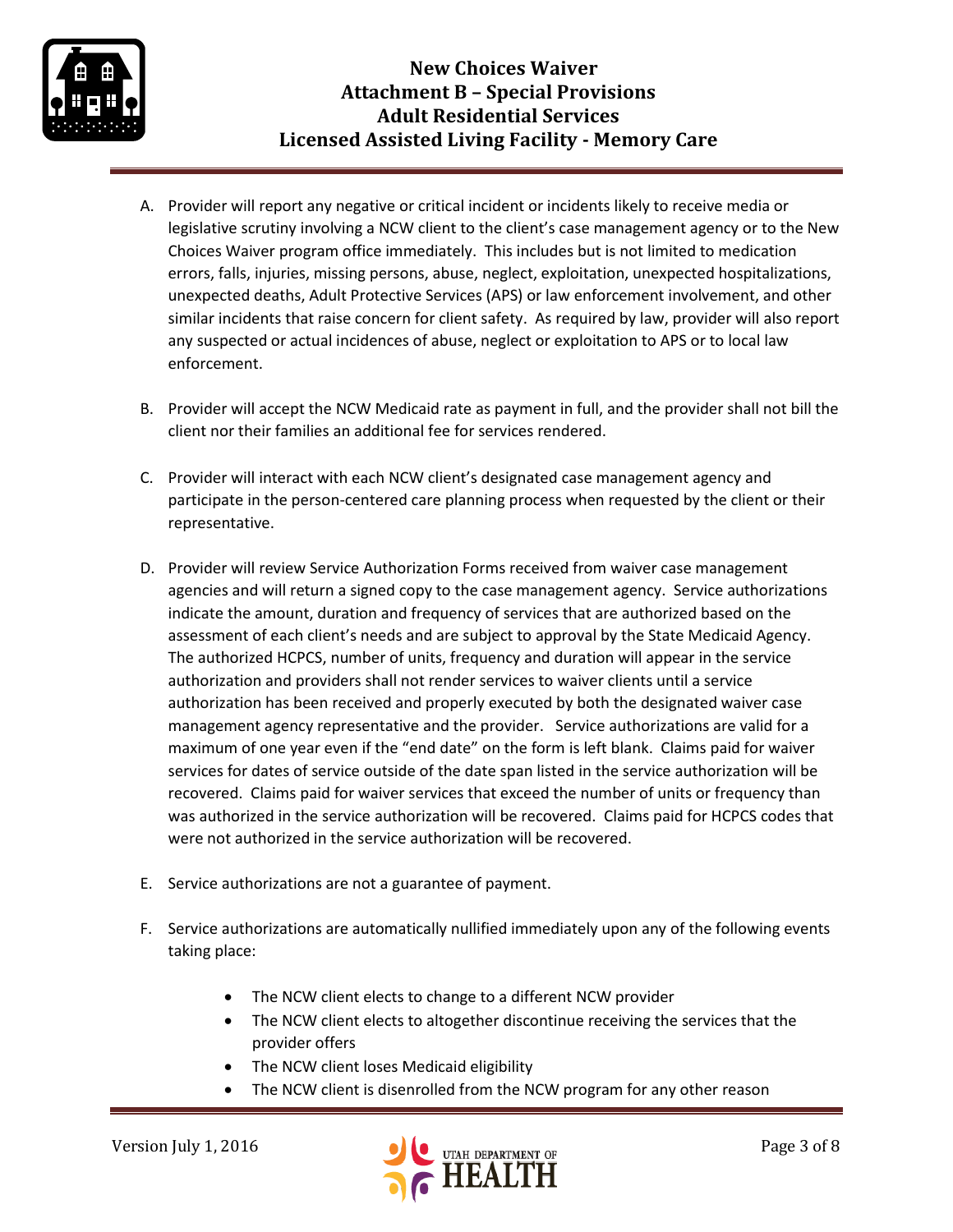

- The provider's Medicaid and/or NCW contract is terminated or suspended
- G. Provider will not provide services to waiver clients when they are receiving inpatient treatment. Service authorizations are *suspended* during times when a New Choices Waiver client is admitted to an inpatient setting such as a hospital or nursing facility. Upon the client's discharge from the inpatient setting, provider will communicate with the waiver case management agency to receive verbal approval to reinstate services if any unused units are remaining in the service authorization or to request a new authorization if the existing authorization has expired.
- H. Units of service that have been authorized for one NCW client can only be provided to that NCW client. Provider will not transfer unused units that have been authorized for one NCW client to another NCW client.
- I. Provider will contact a client's designated waiver case management agency if the provider observes that actual service utilization trends appear to exceed the number of units authorized.
- J. Provider will verify client Medicaid eligibility each month in order to avoid providing services that are not reimbursable due to a client's loss of Medicaid benefits.

Utah Medicaid offers two methods that providers may use to verify client eligibility:

- Medicaid Eligibility Lookup Tool [\(https://medicaid.utah.gov\)](https://medicaid.utah.gov/)
- Access Now (1-800-662-9651 option 1, option 1)
- K. Provider shall not bill Medicaid for services that were not actually provided or for services that the provider anticipates providing to a client in the near or distant future.
- L. Provider shall not bill a client for a missed or canceled appointment unless the client or the client's legal representative has signed a written cancelation policy which expressly allows the provider to charge the client for missed or canceled appointments.
- M. Adult Residential Services providers shall not bill Medicaid for times when a NCW client is out of the facility for an entire 24-hour day which begins and ends at midnight.
- N. Provider will not engage in unsolicited direct marketing activities to prospective NCW clients. Marketing strategies shall be limited to mass outreach and advertisements. Provider will not approach prospective NCW clients or their representatives unless the client or representative explicitly requests information from the provider. Provider shall refrain from offering incentives or other enticements to persuade a prospective NCW client to choose the provider for waiver services. Provider shall not enter into incentive or kick-back agreements with waiver case

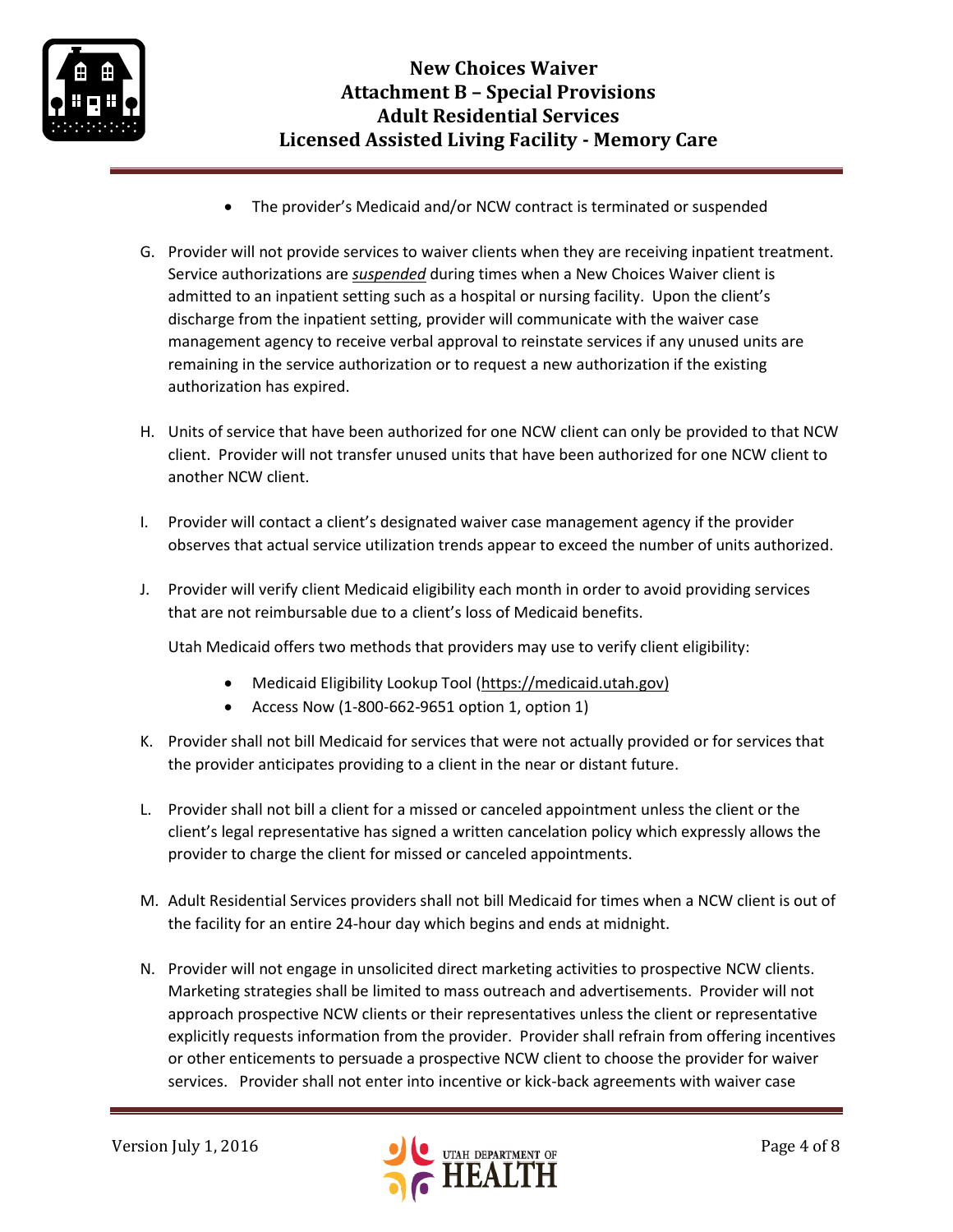

# **New Choices Waiver Attachment B – Special Provisions Adult Residential Services Licensed Assisted Living Facility - Memory Care**

management agencies or otherwise entice the case management agency to influence or limit a NCW client's freedom to choose their own service providers. Provider may not require NCW clients to select a certain waiver or non-waiver provider for other services listed on the personcentered care plan.

- O. Provider will document each service encounter. A "service encounter" for Adult Residential Services means the actual services (from the service package listed earlier in this contract) that were provided by facility staff to a particular NCW client on a particular day. At a minimum each service encounter record should include:
	- The client's first and last name
	- The date of service for each service encounter
	- The start and end times for each service provided
	- The services provided by service title
	- Notes describing the service encounter
	- The name of the individual who performed the service
	- The signature of the individual(s) who performed the service(s) or who can attest to the completion of the service(s).
- P. Provider will abide by the policies and procedures outlined in the NCW Provider Manual and to stay apprised of policy updates and changes regarding Medicaid and the NCW program. If this agreement is ever found to be in conflict with the NCW Provider Manual, the NCW Provider Manual will take precedence over this agreement. The NCW Provider Manual is posted on the Utah Medicaid website: [https://medicaid.utah.gov](https://medicaid.utah.gov/)
- Q. Provider will review the Medicaid Information Bulletins (MIBs) and stay apprised of policy updates and changes regarding Medicaid and the NCW program. The MIB is the tool that the Utah Department of Health, Division of Medicaid and Health Financing uses to disseminate such information to providers and stakeholders. The MIB is published quarterly or more frequently as needed. To subscribe to the Newsletter or to view the MIB releases, visit the Medicaid website: [https://medicaid.utah.gov](https://medicaid.utah.gov/)
- R. If the provider has Medicare and/or Medicaid certification and loses Medicare and/or Medicaid certification, the provider's New Choices Waiver contract shall also be terminated effective the same day as the termination of the Medicare and/or Medicaid certification. The provider will notify the New Choices Waiver Program Office within 3 business days of receiving the notification letter from Medicare and/or Medicaid. The provider will make every effort to ensure a safe and orderly transition of all NCW clients to other service providers prior to final termination of their NCW contract.

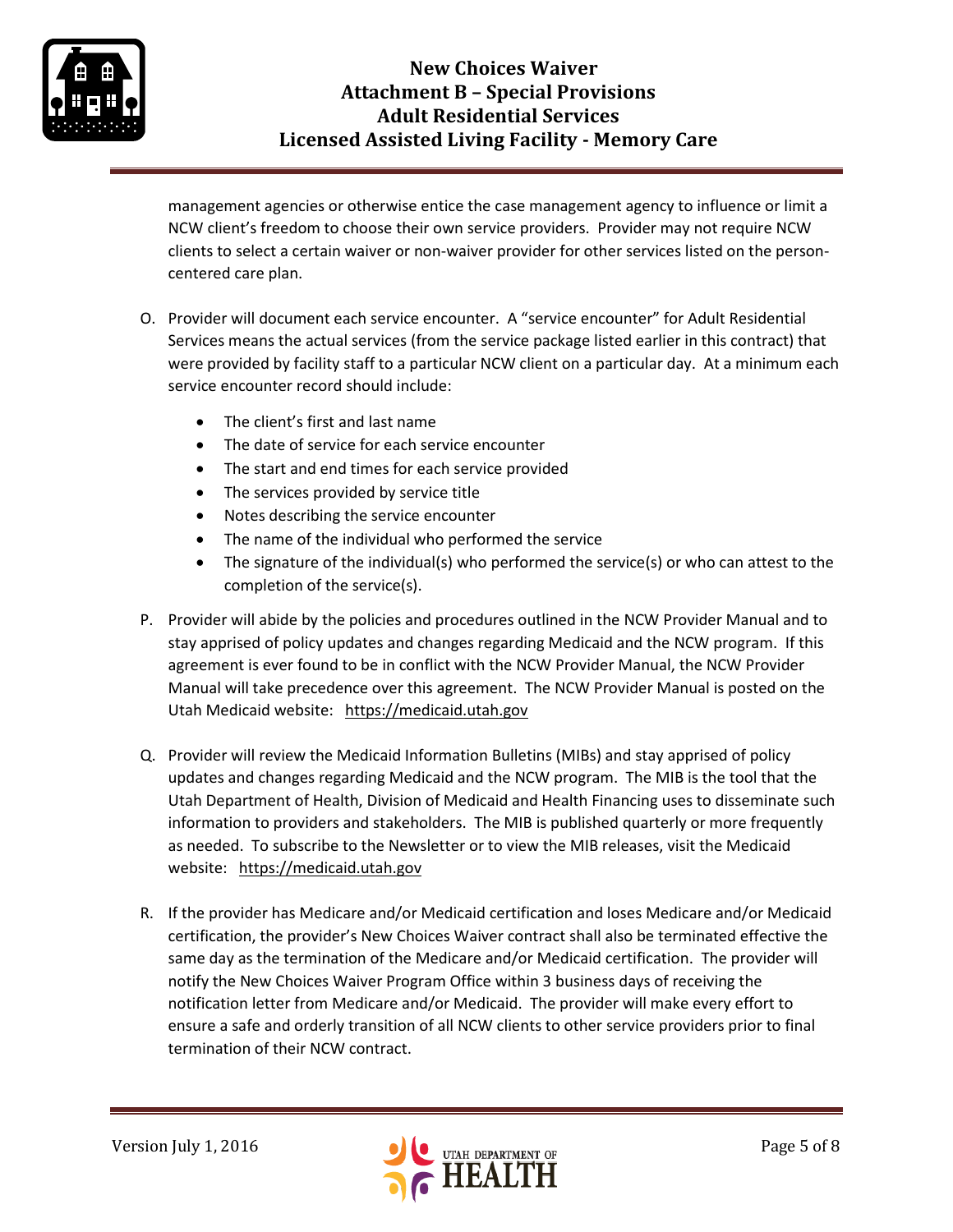

- S. If the provider is aware that it is about to undergo a change of ownership or otherwise elects to voluntarily terminate their New Choices Waiver contract, the provider shall give at least 30 days advance written notice of the change of ownership or voluntary termination to the New Choices Waiver Program Office. Providers shall assist in ensuring a safe and orderly transition of waiver clients to another service provider prior to termination.
- T. Providers cannot be listed on a person-centered care plan for a NCW client if any of the paid employees of that provider are related to one or both of the assigned NCW case managers by blood or by marriage. If the State Medicaid Agency finds that a conflict of interest is occurring between the provider agency and the case management agency, the provider or the case management agency may be prevented from providing services to that particular client. Exceptions will only be made in remote geographical areas of the state where there are no other willing, qualified providers available to offer the service(s). Only the State Medicaid Agency has authority to approve exceptions to conflict of interest rules.
- U. The State Medicaid Agency may terminate the provider's New Choices Waiver contract after giving the provider 30 days advance written notice for either of the following reasons:
	- 1. The State Medicaid Agency detects a pattern of non-compliance with general Utah Medicaid provider standards,
	- 2. The State Medicaid Agency detects a pattern of non-compliance with NCW policies, procedures and/or provisions listed in this contract.

Examples of conduct that constitutes patterns of non-compliance include but are not limited to:

- Abuse, neglect or exploitation of waiver clients;
- Billing Medicaid in excess of the amount, duration and frequency of services that have been authorized;
- Billing Medicaid for services not provided;
- Billing Medicaid for days when a NCW client was out of the facility for an entire 24-hour day;
- Inadequate or non-existent record keeping;
- Hiring individual service employees that do not meet the minimum waiver provider qualifications;
- Not maintaining minimum provider qualifications such as required license(s);
- Acts of direct marketing to prospective or currently enrolled clients or their representatives;
- Acts of coercion or manipulation of client freedom of choice rights;
- Acts of offering or receiving incentives or kick-backs to or from other providers or entities in an effort to manipulate client freedom of choice rights;
- Billing NCW clients or their representatives for services covered by Medicaid; and/or

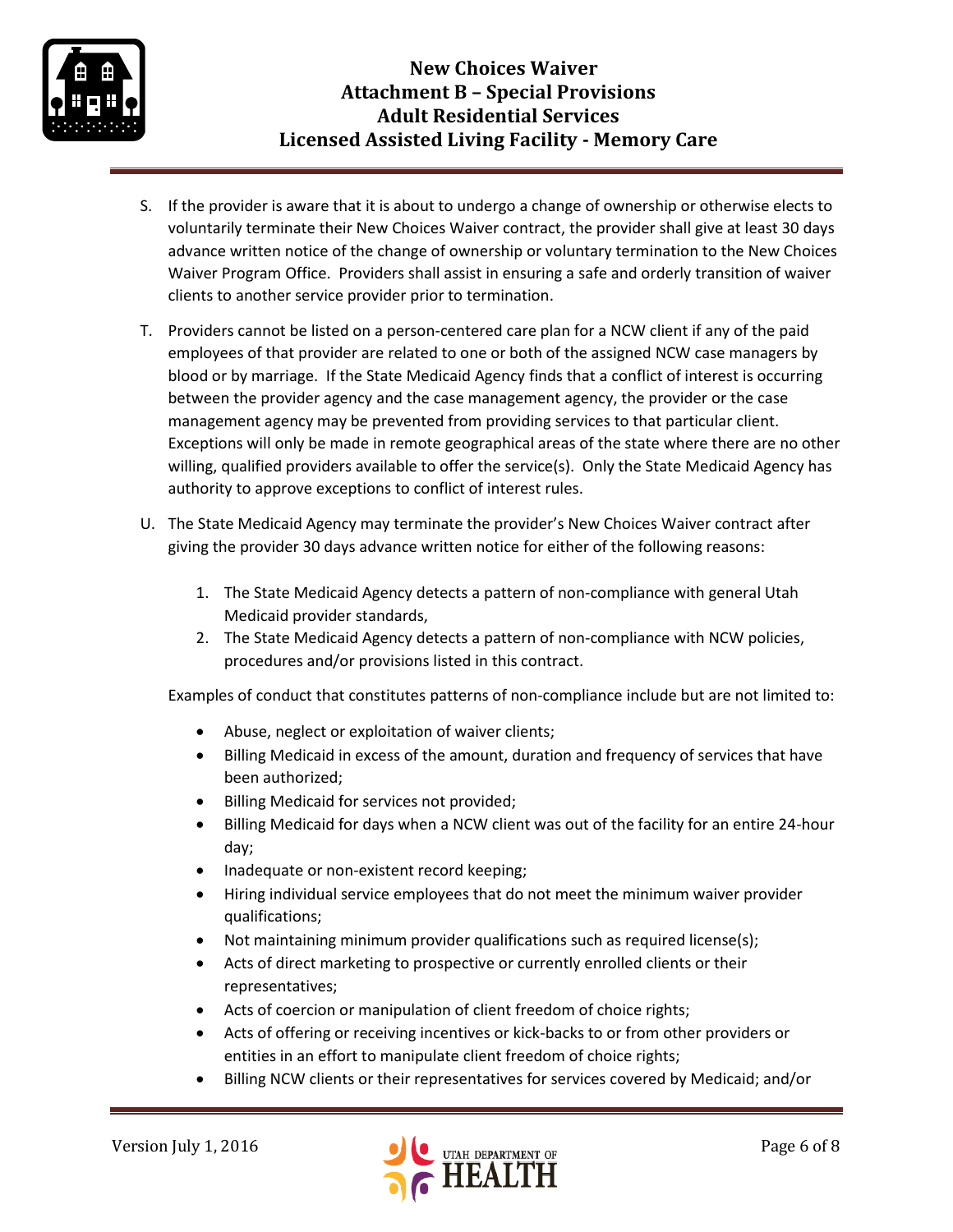

 Lack of provider representation at the mandatory annual provider training. If the State Medicaid Agency discovers conduct that constitutes a pattern of non-compliance but elects not to terminate the provider's New Choices Waiver contract, the State Medicaid Agency may instead suspend making new referrals to the provider, require the provider to repay any overpayments, complete additional training and/or to submit to additional monitoring activities in order to avoid contract termination. The provider will be given hearing rights for any adverse actions taken by the State Medicaid Agency.

V. All new NCW providers must complete the NCW New Provider Training before the New Choices Waiver Program Office will forward the provider's enrollment application to the next step in the enrollment process. This includes existing providers who experience changes in ownership. NCW New Provider Training is offered one time each month and is located at the Utah Department of Health, 288 N. 1460 W., Salt Lake City, Utah 84114. To register for the next training please call the NCW Program Office and ask to speak with the NCW Provider Specialist. (800)662-9651, option 6.

After the provider is enrolled, additional training is available if the provider requests it by contacting the NCW program office at the same number listed above.

The New Choices Waiver Program Office provides annual training to all enrolled Adult Residential Services providers. This training is mandatory and at least one representative from each provider entity must attend in order to get credit for the annual training.

(The rest of this page is intentionally left blank.)

\_\_\_\_\_\_\_\_\_\_\_\_\_\_\_\_\_\_\_\_\_\_\_\_\_\_\_\_\_\_\_\_\_\_\_\_\_\_\_\_\_\_\_\_\_\_\_\_\_\_\_\_\_\_\_\_\_\_\_\_\_\_\_\_\_\_\_\_\_\_\_\_\_\_\_\_\_\_